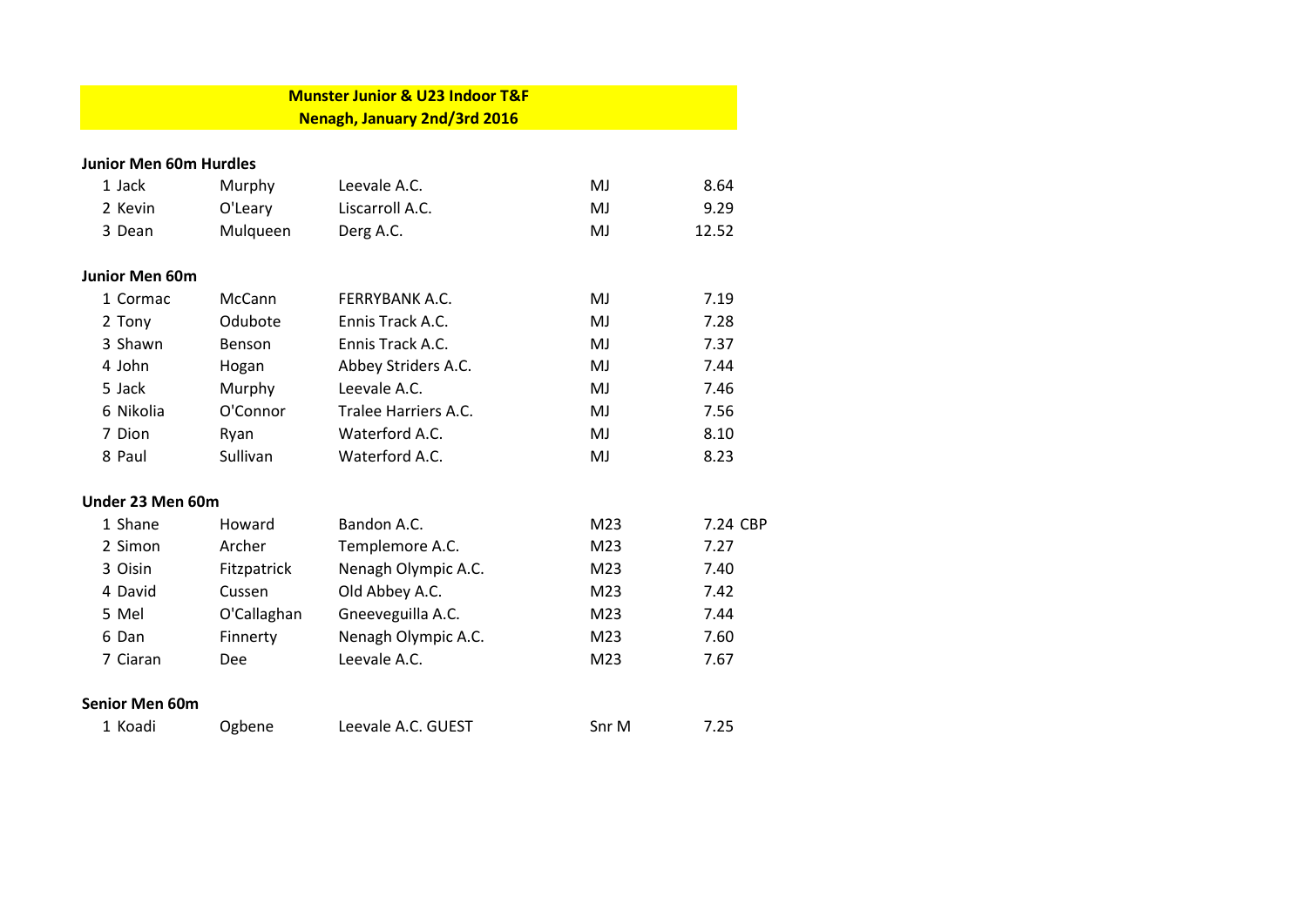| 1 Cormac               | McCann      | FERRYBANK A.C.        | MJ    | 23.38 H2             |            |
|------------------------|-------------|-----------------------|-------|----------------------|------------|
| 2 John                 | Hogan       | Abbey Striders A.C.   | MJ    | 23.82 H1             |            |
| 3 David                | O'Brien     | Dooneen A.C.          | MJ    | 23.85 H1             |            |
| 4 Dean                 | Mulqueen    | Derg A.C.             | MJ    | 24.33 H2             |            |
| 5 Ronan                | Barry       | Marian A.C.           | MJ    | 24.92 H <sub>2</sub> |            |
| 6 Dion                 | Marcus      | Killarney Valley A.C. | MJ    | 25.44 H1             |            |
| 7 Mark                 | Carmody     | An Brú A.C.           | MJ    | 25.88 H2             |            |
| Under 23 Men 200m      |             |                       |       |                      |            |
| 1 Simon                | Archer      | Templemore A.C.       | M23   | 22.94 H1             | <b>CBP</b> |
| 2 William              | Flynn       | Shannon A.C.          | M23   | 23.55 H2             |            |
| 3 Jemil                | Saidi       | Ennis Track A.C.      | M23   | 24.06 H1             |            |
| 4 Mel                  | O'Callaghan | Gneeveguilla A.C.     | M23   | 24.23 H <sub>2</sub> |            |
| 5 Dan                  | Finnerty    | Nenagh Olympic A.C.   | M23   | 24.61 H1             |            |
| <b>Senior Men 200m</b> |             |                       |       |                      |            |
| 1 Koadi                | Ogbene      | Leevale A.C. GUEST    | Snr M | 23.42                |            |
| Junior Men 400m        |             |                       |       |                      |            |
| 1 Diarmuid             | Clancy      | Abbey Striders A.C.   | MJ    | 53.76 H1             |            |
| 2 Michael              | Quilligan   | Nenagh Olympic A.C.   | MJ    | 53.85 H2             |            |
| 3 Micheál              | O'Shea      | An Riocht A.C.        | MJ    | 54.29 H2             |            |
| 4 David                | O'Brien     | Dooneen A.C.          | MJ    | 55.09 H1             |            |
| 5 Ronan                | Barry       | Marian A.C.           | MJ    | 56.52 H1             |            |
| Under 23 Men 400m      |             |                       |       |                      |            |
| 1 Paul                 | White       | Nenagh Olympic A.C.   | M23   | 50.95 CBP            |            |
| 2 William              | Flynn       | Shannon A.C.          | M23   | 51.87                |            |
| 3 Ciaran               | <b>Dee</b>  | Leevale A.C.          | M23   | 53.83                |            |
| 4 Jemil                | Saidi       | Ennis Track A.C.      | M23   | 54.61                |            |
|                        |             |                       |       |                      |            |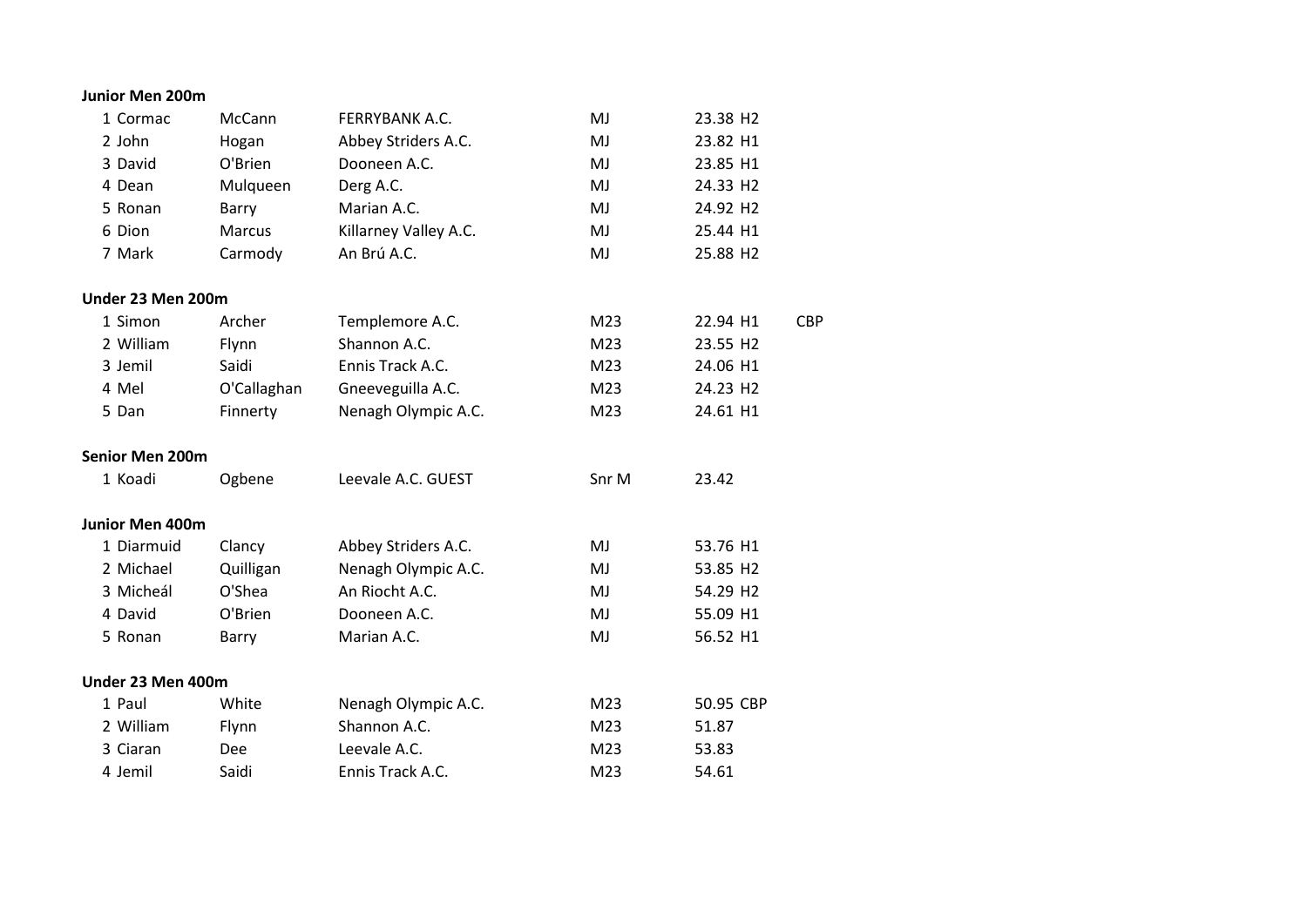| Under 23 Men 800m           |                              |     |              |
|-----------------------------|------------------------------|-----|--------------|
| Hennessy                    | Nenagh Olympic A.C.          | M23 | 2.01.67      |
| Stuart                      | Derg A.C.                    | M23 | 2.15.03      |
| <b>Breen</b>                | Gneeveguilla A.C.            | M23 | 2.15.07      |
| <b>Junior Men 1500m</b>     |                              |     |              |
| Quigley                     | Derg A.C.                    | MJ  | 4.37.11      |
| <b>Under 23 Men 1500m</b>   |                              |     |              |
| Stuart                      | Derg A.C.                    | M23 | 4.36.59      |
| <b>Junior Men Shot</b>      |                              |     |              |
| Maher                       | Marian A.C.                  | MJ  | 10.90        |
| Foley                       | Farranfore Maine Valley A.C. | MJ  | 9.68         |
| Hogan                       | Abbey Striders A.C.          | MJ  | 9.62         |
| Junior Men Wt. for Dist.    |                              |     |              |
| Foley                       | Farranfore Maine Valley A.C. | MJ  | 6.11         |
| Maher                       | Marian A.C.                  | MJ  | 5.26         |
| <b>Junior Men High Jump</b> |                              |     |              |
| Donovan                     | Abbey Striders A.C.          | MJ  | 1.95         |
| Ryan                        | Waterford A.C.               | MJ  | 1.90         |
| O'Brien                     | Waterford A.C.               | MJ  | 1.65         |
| U23 Men High Jump           |                              |     |              |
| Cussen                      | Old Abbey A.C.               | M23 | $2.00 = CBP$ |
| Archer                      | Templemore A.C.              | M23 | 1.90         |
|                             |                              |     |              |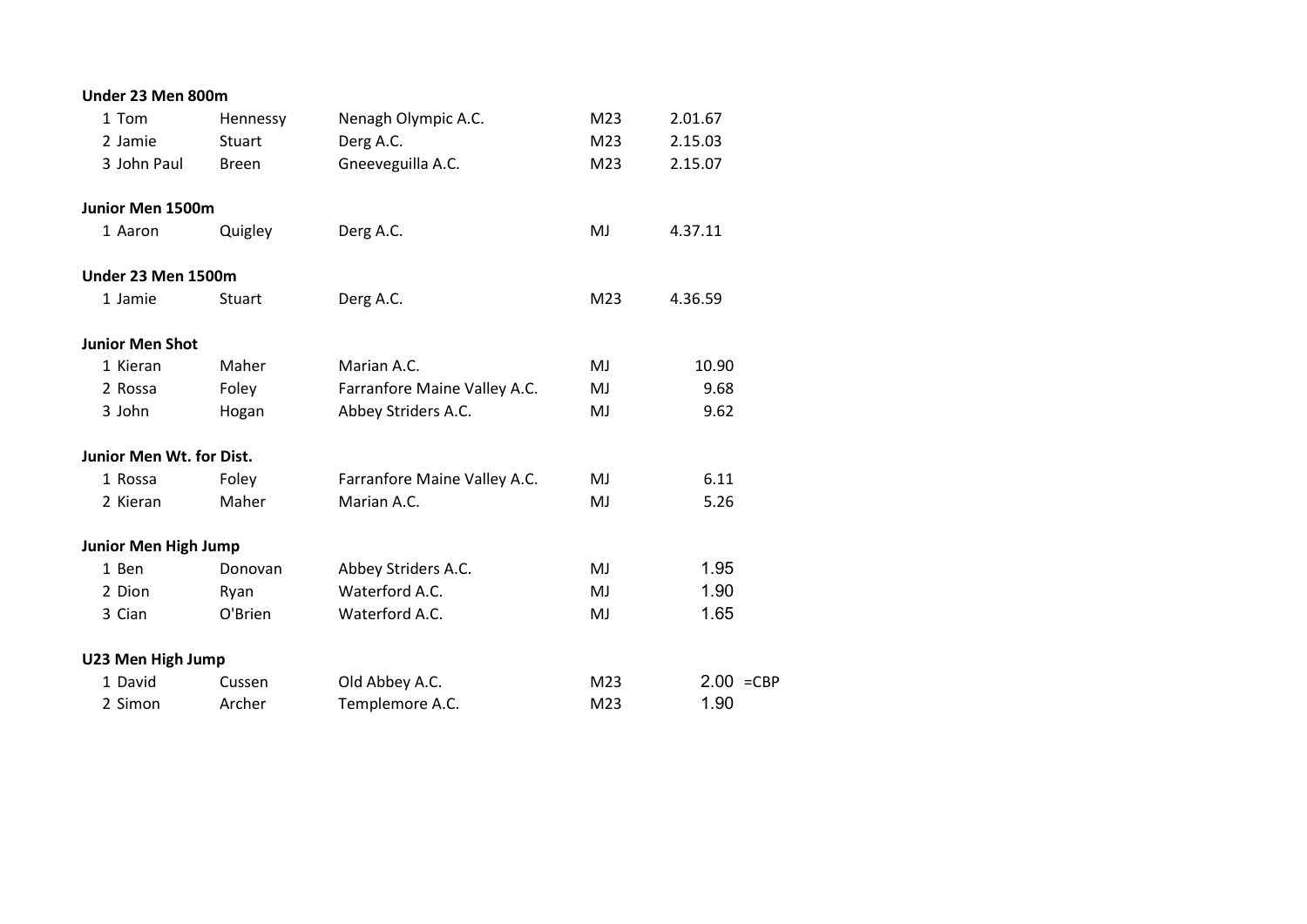|   | Junior Men Long Jump |                    |                              |                 |      | 2              | 3    | 4                        | 5.                       | 6                        | <b>Best</b> |            |
|---|----------------------|--------------------|------------------------------|-----------------|------|----------------|------|--------------------------|--------------------------|--------------------------|-------------|------------|
|   | Dion                 | Ryan               | Waterford A.C.               | MJ              | X    | 6.02           | 6.27 | 6.09                     | X.                       | 6.07                     | 6.27        |            |
|   | Nikolia              | O'Connor           | Tralee Harriers A.C.         | MJ              | Χ    | 5.94           | 6.03 | 5.92                     | 5.88                     | 5.96                     | 6.03        |            |
| 3 | John                 | Hogan              | Abbey Striders A.C.          | MJ              | 5.17 | 5.54           | 5.65 | 5.38                     | 5.55                     | 5.53                     | 5.65        |            |
|   | 4 Cian               | O'Brien            | Waterford A.C.               | MJ              | 4.66 | 5.15           | 5.19 | 5.38                     | 5.02                     | 5.39                     | 5.39        |            |
|   | 5 Rossa              | Foley              | Farranfore Maine Valley A.C. | MJ              | 4.96 | 5.17           | 4.71 | X.                       | 4.96                     | 5.09                     | 5.17        |            |
| 6 | Paul                 | Sullivan           | Waterford A.C.               | MJ              | 4.55 | 4.20           | 4.73 | 4.42                     | 4.62                     | X                        | 4.73        |            |
|   | U23 Men Long Jump    |                    |                              |                 | 1    | $\overline{2}$ | 3    | 4                        | 5.                       | 6                        | <b>Best</b> |            |
|   | Shane                | Howard             | Bandon A.C.                  | M23             | X    | 7.10           | X    | 7.13                     | 6.92                     | X                        | 7.13        | <b>CBP</b> |
|   | 2 David              | Cussen             | Old Abbey A.C.               | M23             | 6.45 | 6.75           | x    | 6.57                     | $\overline{\phantom{0}}$ | 6.59                     | 6.75        |            |
|   | 3 Oisin              | <b>Fitzpatrick</b> | Nenagh Olympic A.C.          | M <sub>23</sub> | 5.88 | 6.00           | 6.10 | $\overline{\phantom{a}}$ |                          | $\overline{\phantom{a}}$ | 6.10        |            |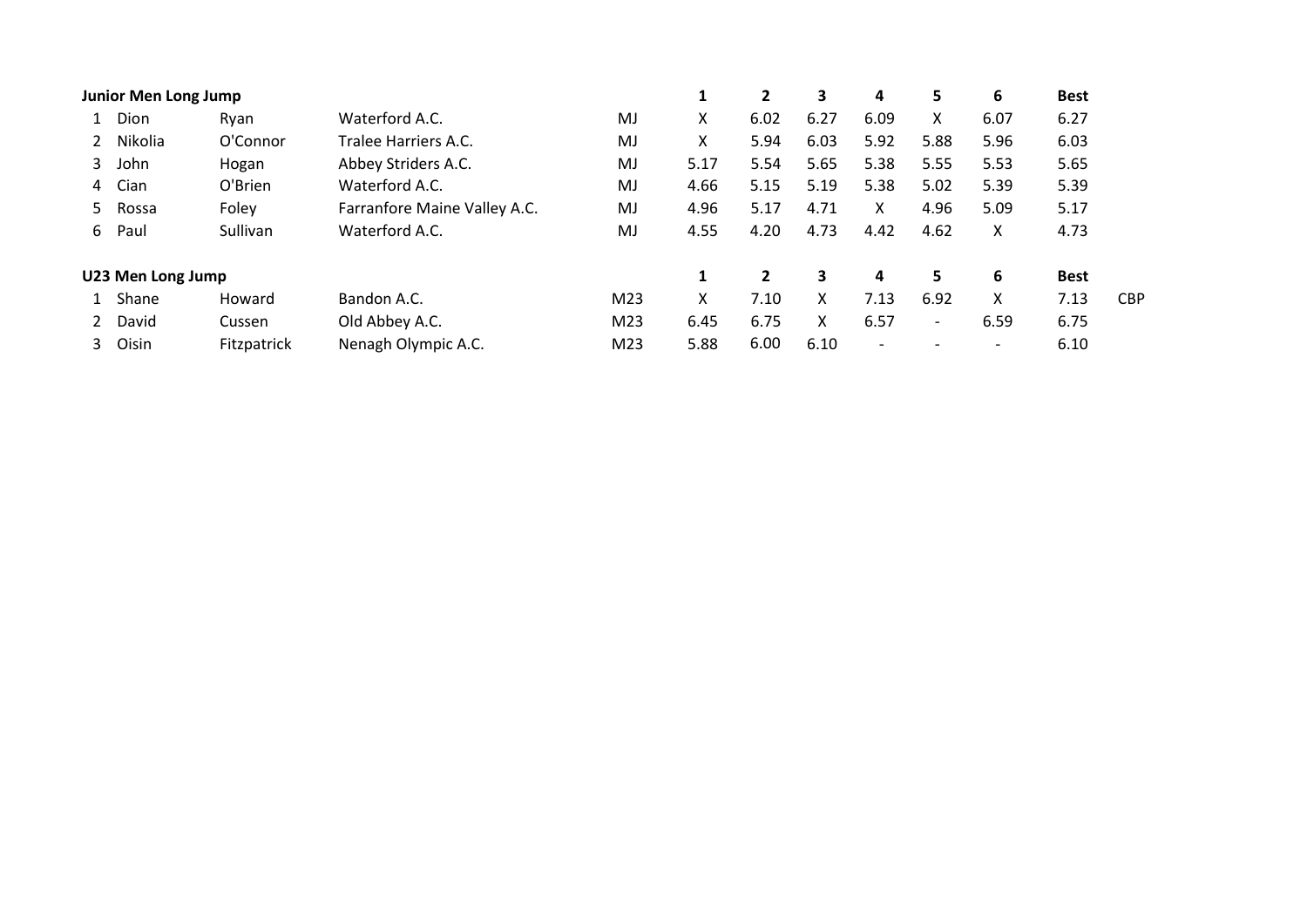| <b>Junior Women 60m Hurdles</b> |               |                           |     |                     |                         |
|---------------------------------|---------------|---------------------------|-----|---------------------|-------------------------|
| 1 Rebecca                       | O'Connell     | Liscarroll A.C.           | FJ  | 9.83                |                         |
| 2 Cliodhna                      | <b>Blake</b>  | St. John's A.C.           | FJ  | 10.45               |                         |
| Junior Women 60m Heat 1         |               |                           |     |                     |                         |
| 1 Molly                         | Scott         | St. L. O'Toole A.C. GUEST | FJ. | 7.77 H1             | Q                       |
| 2 Aoife                         | O'Carroll     | Tralee Harriers A.C.      | FJ  | 8.35 H1             | Q                       |
| 3 Rachel                        | <b>Bowler</b> | Tralee Harriers A.C.      | FJ. | 8.45 H1             | Q                       |
| 4 Niamh                         | Linehan       | Liscarroll A.C.           | FJ. | 8.54 H1             | q                       |
| 5 Niamh                         | Cullen        | Lios Tuathail A.C.        | FJ. | 8.69 H1             |                         |
| 6 Alex                          | Dowling       | Lios Tuathail A.C.        | FJ  | 8.74 H1             |                         |
| Junior Women 60m Heat 2         |               |                           |     |                     |                         |
| 1 Emily                         | Nolan         | Carrick-on-Suir A.C.      | FJ. | 8.07 H <sub>2</sub> | Q                       |
| 2 Sarah                         | Leahy         | Killarney Valley A.C.     | FJ. | 8.17 H <sub>2</sub> | Q                       |
| 3 Rebecca                       | O'Connell     | Liscarroll A.C.           | FJ. | 8.25 H <sub>2</sub> | Q                       |
| 4 Aoibheann                     | O'Brien       | Tralee Harriers A.C.      | FJ  | 8.26 H <sub>2</sub> | q                       |
| 5 Aoibheann                     | O'Connor      | Liscarroll A.C.           | FJ. | 8.55 H <sub>2</sub> | q                       |
| 6 Maria                         | O'Neill       | Lios Tuathail A.C.        | FJ  | 9.01 H <sub>2</sub> |                         |
| <b>Junior Women 60m Final</b>   |               |                           |     |                     |                         |
| 1 Molly                         | Scott         | St. L. O'Toole A.C. GUEST | FJ. | 7.67                |                         |
| 2 Emily                         | Nolan         | Carrick-on-Suir A.C.      | FJ  | 8.08                | <b>Munster Champion</b> |
| 3 Aoife                         | O'Carroll     | Tralee Harriers A.C.      | FJ  | 8.29                |                         |
| 4 Rebecca                       | O'Connell     | Liscarroll A.C.           | FJ. | 8.30                |                         |
| 5 Sarah                         | Leahy         | Killarney Valley A.C.     | FJ  | 8.30                |                         |
| 6 Aoibheann                     | O'Brien       | Tralee Harriers A.C.      | FJ  | 8.54                |                         |
| 7 Niamh                         | Linehan       | Liscarroll A.C.           | FJ. | 8.57                |                         |
| 8 Rachel                        | <b>Bowler</b> | Tralee Harriers A.C.      | FJ  | 8.61                |                         |
| U23 Women 60m                   |               |                           |     |                     |                         |
| 1 Ann Marie                     | Francis       | Lios Tuathail A.C.        | F23 | 9.04                |                         |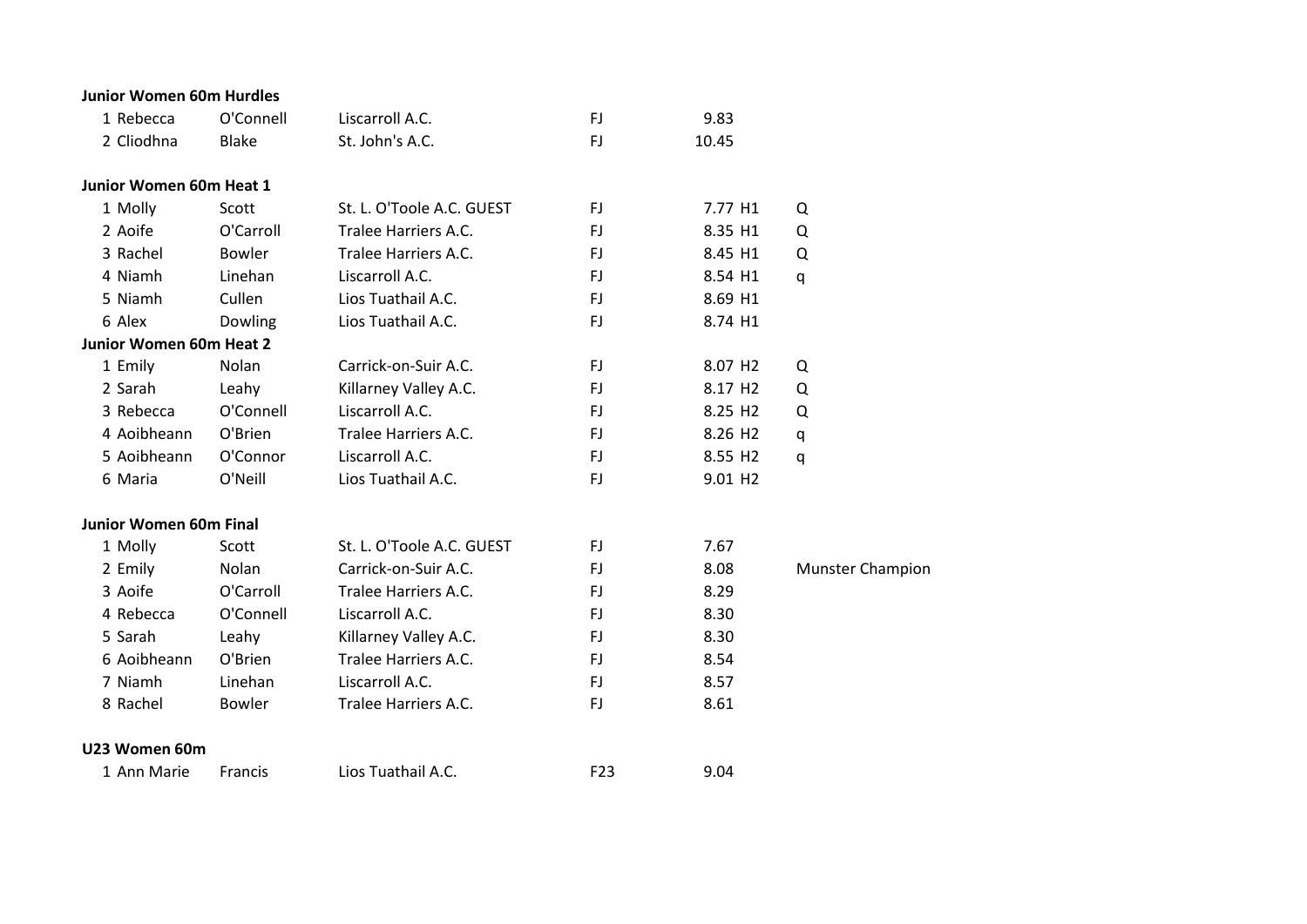| <b>Junior Women 200m</b>  |               |                       |                 |                      |
|---------------------------|---------------|-----------------------|-----------------|----------------------|
| 1 Emily                   | Nolan         | Carrick-on-Suir A.C.  | FJ.             | 27.35 H1             |
| 2 Sarah                   | Leahy         | Killarney Valley A.C. | FJ.             | 27.54 H1             |
| 3 Aoife                   | O'Carroll     | Tralee Harriers A.C.  | FJ.             | 28.52 H1             |
| 4 Niamh                   | Cullen        | Lios Tuathail A.C.    | FJ.             | 28.53 H2             |
| 5 Jessica                 | Strain        | Midleton A.C.         | FJ.             | 29.23 H2             |
| 6 Cliodhna                | <b>Blake</b>  | St. John's A.C.       | FJ.             | 29.55 H <sub>2</sub> |
| U23 Women 200m            |               |                       |                 |                      |
| 1 Ann Marie               | Francis       | Lios Tuathail A.C.    | F <sub>23</sub> | 30.29                |
| <b>Junior Women 400m</b>  |               |                       |                 |                      |
| 1 Aoibheann               | O'Connor      | Liscarroll A.C.       | FJ.             | 1.04.94              |
| 2 Anna                    | <b>Burke</b>  | Emerald A.C.          | FJ.             | 1.05.34              |
| 3 Jessica                 | <b>Strain</b> | Midleton A.C.         | FJ.             | 1.09.16              |
| <b>Junior Women 800m</b>  |               |                       |                 |                      |
| 1 Aoife                   | Delargey      | Nenagh Olympic A.C.   | FJ.             | 2.23.04              |
| 2 Aoife                   | O'Mahoney     | Lios Tuathail A.C.    | FJ              | 2.26.91              |
| <b>Junior Women 1500m</b> |               |                       |                 |                      |
| 1 Aoife                   | O'Mahoney     | Lios Tuathail A.C.    | FJ.             | 5.04.20              |
| 2 Tamzin                  | Muldowney     | Midleton A.C.         | FJ.             | 5.07.72              |
| 3 Allanah                 | Deering       | Nenagh Olympic A.C.   | FJ              | 5.17.16              |
| 4 Alannah                 | <b>Neff</b>   | Leevale A.C.          | FJ              | 5.22.64              |